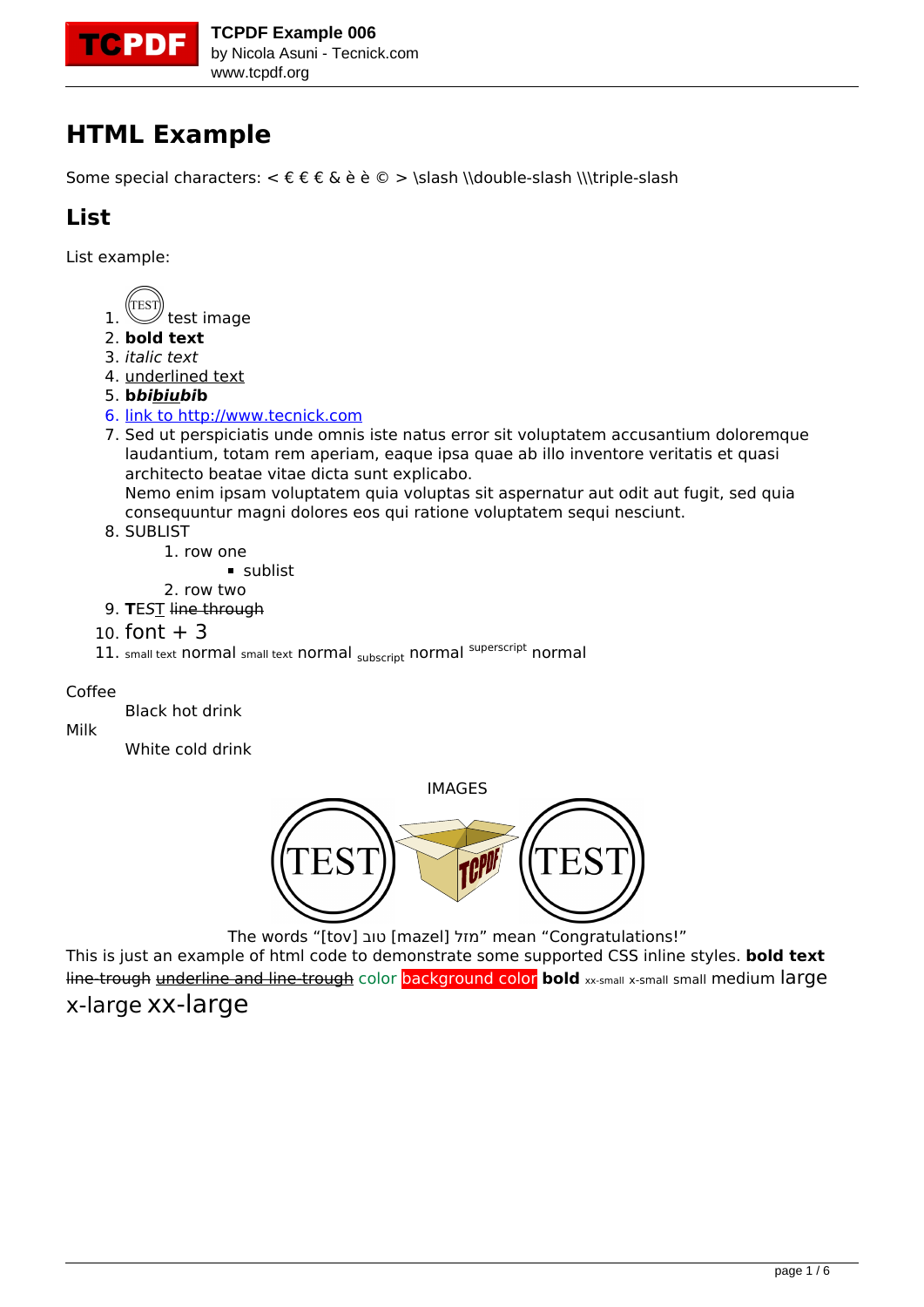<span id="page-1-0"></span>

### **HTML TABLE:**

| #                          | RIGHT align   LEFT align                                                                                                                                                                                                                                                                                                                                                                 |                      | 4A             |
|----------------------------|------------------------------------------------------------------------------------------------------------------------------------------------------------------------------------------------------------------------------------------------------------------------------------------------------------------------------------------------------------------------------------------|----------------------|----------------|
| $\mathbf{1}$               | A1 example link column span. One two tree four<br>five six seven eight nine ten.<br>line after br<br>small text normal subscript normal superscript normal bla<br>bla bla bla bla bla bla bla bla bla<br>1. first<br>1. sublist<br>2. sublist<br>2. second<br>small small small small small small small small small small small small<br>small small small small small small small small |                      | 4B             |
| b<br>a<br>d<br>$\mathsf C$ | $A2 \in E E E$<br>$A2 \in E \in \&$ èè                                                                                                                                                                                                                                                                                                                                                   | <b>Red Yellow BG</b> | 4C             |
| 1A                         | 2AA                                                                                                                                                                                                                                                                                                                                                                                      |                      | 4 <sub>D</sub> |
| 1B                         | 2AB<br>2AC                                                                                                                                                                                                                                                                                                                                                                               |                      | 4E             |
| 1 <sup>C</sup>             | 2C                                                                                                                                                                                                                                                                                                                                                                                       | 3C                   | 4F             |

| red green blue<br>red green blue |                                  |                                  |
|----------------------------------|----------------------------------|----------------------------------|
|                                  | red green blue<br>red green blue |                                  |
|                                  |                                  | red green blue<br>red green blue |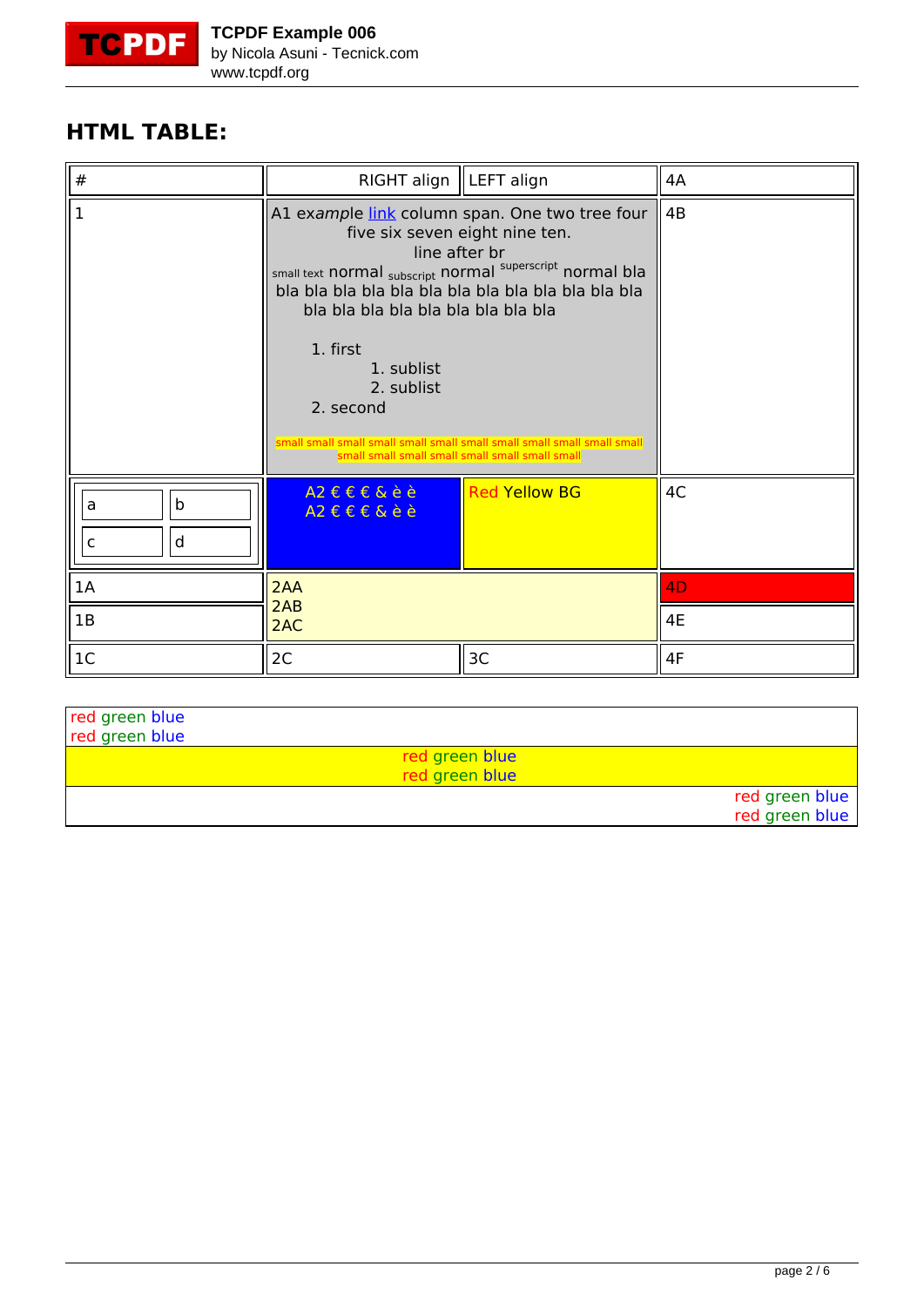

# **Image alignments on HTML table**

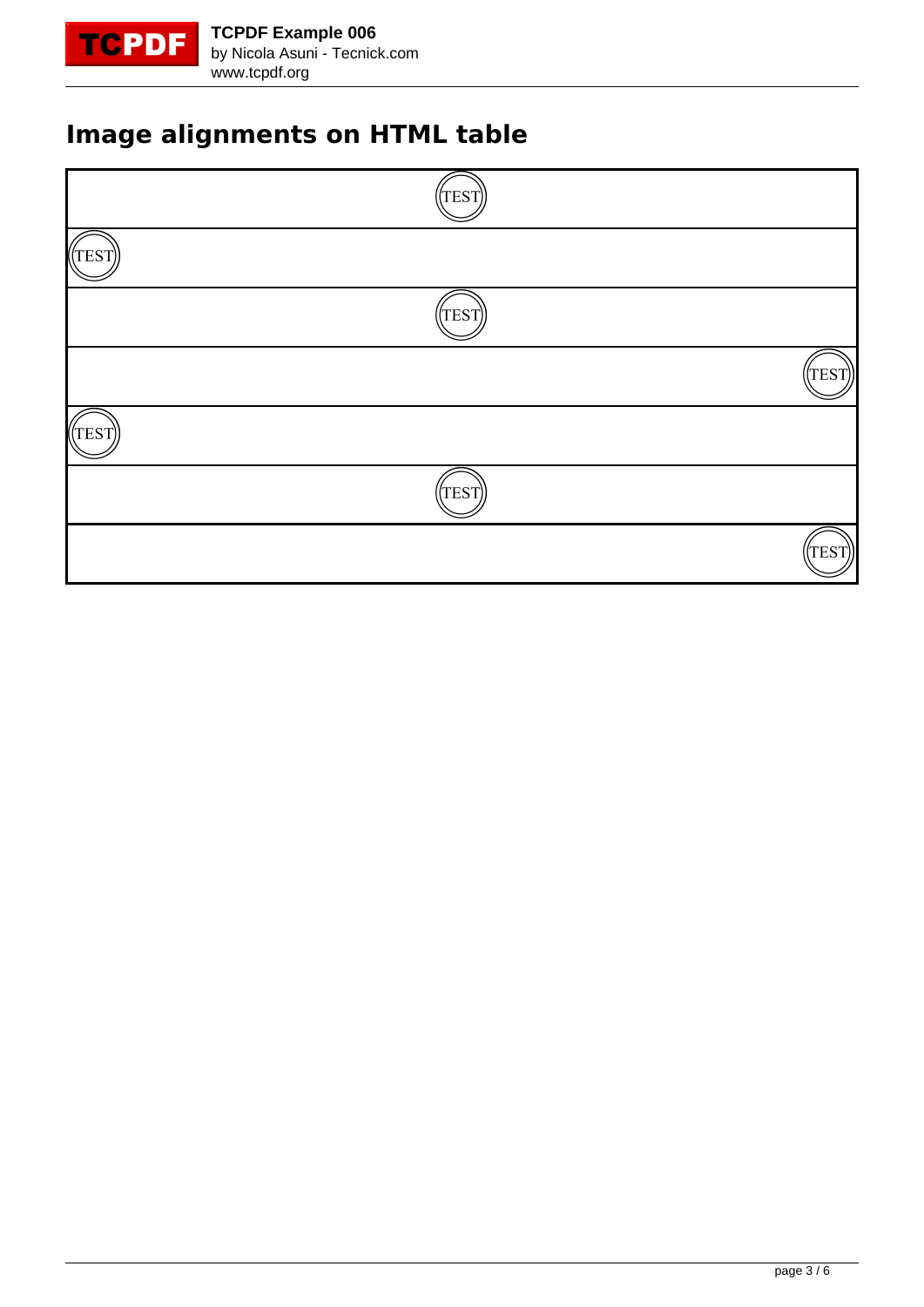

## **HTML Text Colors**

f8ff faebd7 00ffff 7fffd4 f0ffff f5f5dc ffe4c4 000000 ffebcd 0000ff 8a2be2 a52a2a deb887 5f9ea0 7fff00 d2691e ff7f50 6495ed fff8dc dc143c 00ffff 00008b 008b8b b8860b a9a9a9 a9a9a9 a9a9a9 006400 bdb76b 8b008b 556b2f ff8c00 9932cc 8b0000 e9967a 8fbc8f 483d8b 2f4f4f 2f4f4f 00ced1 9400d3 ff1493 00bfff 696969 696969 1e90ff b22222 ffai0 228b22 ff00ff dcdcdc f8f8ff ffd700 daa520 808080 808080 008000 adff2f f0fff0 ff69b4 cd5c5c 4b0082 fffff0 f0e68c e6e6fa fff0f5 7cfc00 fffacd add8e6 f08080 e0ffff fafad2 d3d3d3 d3d3d3 d3d3d3 90ee90 ffb6c1 ffa07a 20b2aa 87cefa 778899 778899 b0c4de ffffe0 00ff00 32cd32 faf0e6 ff00ff 800000 66cdaa 0000cd ba55d3 9370d8 3cb371 7b68ee 00fa9a 48d1cc c71585 191970 ffffa ffe4e1 ffe4b5 ffdead 000080 fdf5e6 808000 6b8e23 ffa500 ff4500 da70d6 eee8aa 98fb98 afeeee d87093 ffefd5 ffdab9 cd853f ffc0cb dda0dd b0e0e6 800080 ff0000 bc8f8f 4169e1 8b4513 fa8072 f4a460 2e8b57 fff5ee a0522d c0c0c0 87ceeb 6a5acd 708090 708090 fffafa 00ff7f 4682b4 d2b48c 008080 d8bfd8 ff6347 40e0d0 ee82ee f5deb3  $ffff00$  9acd32

# **HTML Background Colors**

f0f8ff faebd7 00ffff 7fffd4 f0ffff f5f5dc ffe4c4 000000 ffebcd 0000ff 8a2be2 a52a2a deb887 5f9ea0 7fff00 d2691e ff7f50 6495ed fff8dc dc143c 00ffff 00008b 008b8b b8860b a9a9a9 a9a9a9 a9a9a9 006400 bdb76b 8b008b 556b2f ff8c00 9932cc 8b0000 e9967a 8fbc8f 483d8b 2f4f4f 2f4f4f 00ced1 9400d3 ff1493 00bfff 696969 696969 1e90ff b22222 fffaf0 228b22 ff00ff dcdcdc f8f8ff ffd700 daa520 808080 808080 008000 adff2f f0fff0 ff69b4 cd5c5c 4b0082 fffff0 f0e68c e6e6fa fff0f5 7cfc00 fffacd add8e6 f08080 e0ffff fafad2 d3d3d3 d3d3d3 d3d3d3 90ee90 ffb6c1 ffa07a 20b2aa 87cefa 778899 778899 b0c4de ffffe0 00ff00 32cd32 faf0e6 ff00ff 800000 66cdaa 0000cd ba55d3 9370d8 3cb371 7b68ee <mark>00fa9a</mark> 48d1cc <mark>c71585</mark> 191970 f5fffa ffe4e1 <mark>ffe4b5</mark> ffdead <mark>000080</mark> fdf5e6 <mark>808000</mark><br>6b8e23 ffa500 ff4500 da70d6 eee8aa 98fb98 afeeee d87093 ffefd5 ffdab9 cd853f ffc0cb dda0dd ffa500 ff4500 da70d6 eee8aa 98fb98 afeeee d87093 ffefd5 ffdab9 cd853f ffc0cb dda0dd b0e0e6 800080 ff0000 bc8f8f 4169e1 8b4513 fa8072 f4a460 2e8b57 fff5ee a0522d c0c0c0 87ceeb 6a5acd 708090 708090 fffafa 00ff7f 4682b4 d2b48c 008080 d8bfd8 ff6347 40e0d0 ee82ee f5deb3 ffffff f5f5f5 ffff00 9acd32

# **Various tests**

#### [link to page 2](#page-1-0)

**thisisaverylongword** thisisanotherverylongword **thisisaverylongword** thisisanotherverylongword thisisaverylongword **thisisaverylongword** thisisanotherverylongword **thisisaverylongword** thisisanotherverylongword thisisaverylongword **thisisaverylongword** thisisanotherverylongword **thisisaverylongword** thisisanotherverylongword thisisaverylongword **thisisaverylongword** thisisanotherverylongword **thisisaverylongword** thisisanotherverylongword thisisaverylongword **thisisaverylongword** thisisanotherverylongword **thisisaverylongword** thisisanotherverylongword thisisaverylongword

Default Courier Helvetica Times dejavusans Times Helvetica Courier Default small text normal small text normal subscript normal superscript normal

The quick brown fox [jumps](http://www.tcpdf.org) over the lazy dog. The quick brown fox  $\overline{J}$  UMDS OVET the lazy dog. small text normal small text normal subscript normal superscript normal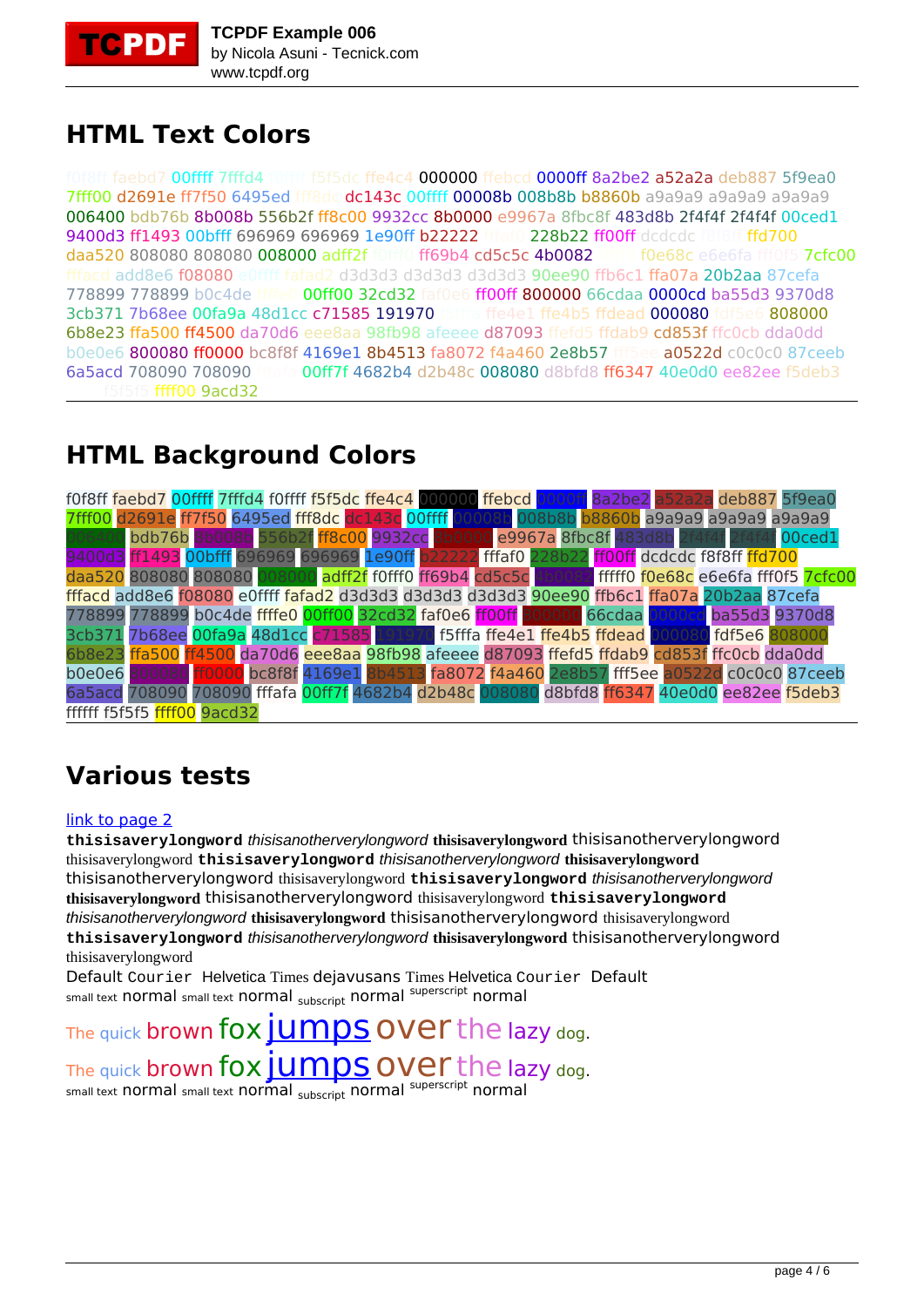

Hello World! Hello

int main() { printf("HelloWorld"); return 0;

Monospace font, normal font, monospace font, normal font.

DIV LEVEL 1 DIV LEVEL 2 **DIV LEVEL 1** 

SPAN LEVEL 1 SPAN LEVEL 2 SPAN LEVEL 1